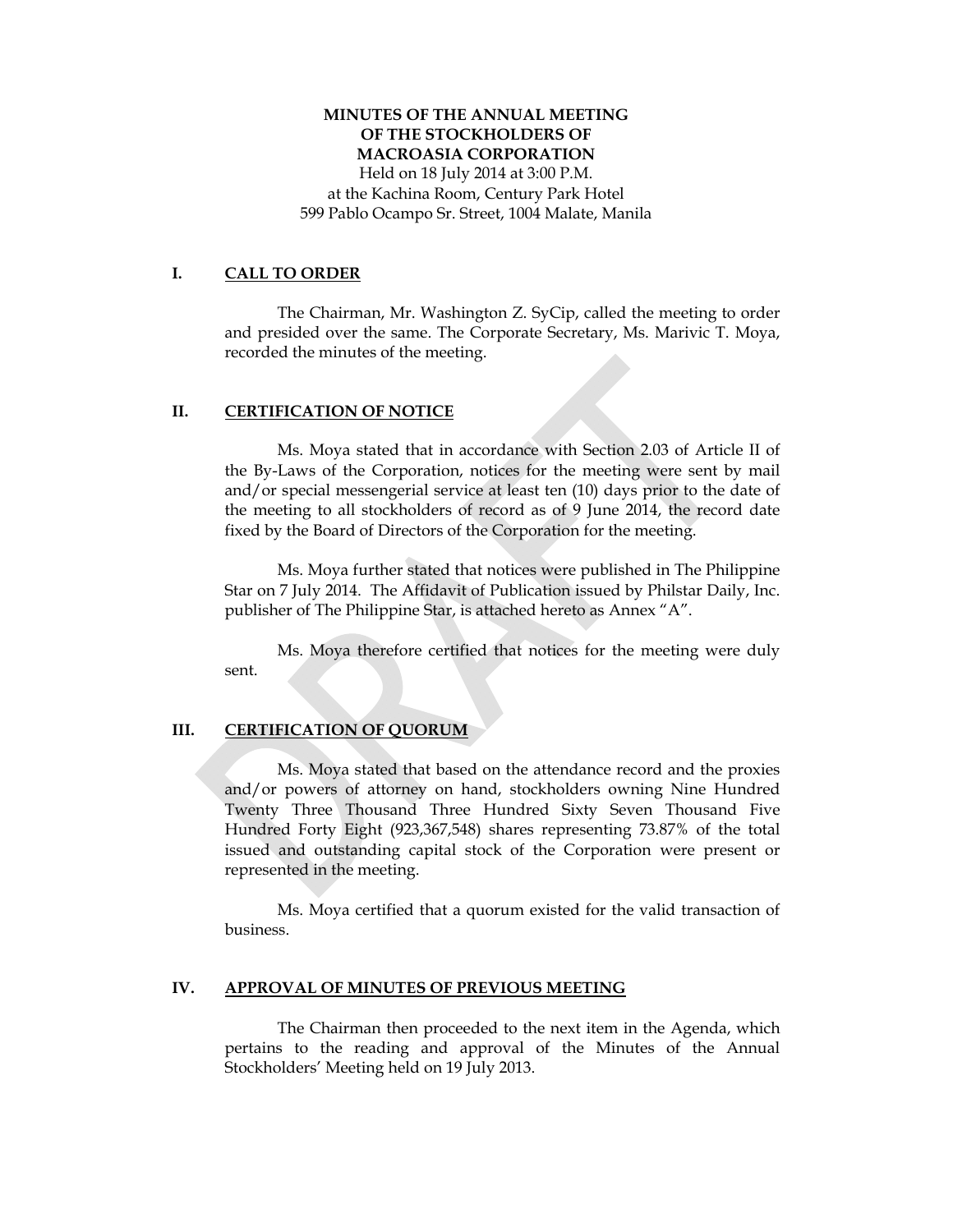After discussion and upon motion duly made and seconded, the stockholders approved the Minutes of the Annual Stockholders' Meeting held on 19 July 2013.

#### **V. MANAGEMENT REPORT**

Mr. Joseph T. Chua, the Corporation's President and Chief Executive Officer, reported on the results of operations of the Corporation and its subsidiaries for the year ended 31 December 2013. A copy of the President's Report is attached hereto as Annex "B".

 In response to a stockholder's question on the mining business of the Corporation, Mr. Chua stated that Management is evaluating various offers relating to the disposition or joint operation of the mine. Mr. Chua further stated that MacroAsia Mining Corporation, a wholly-owned subsidiary of the Corporation, is performing nickel exploration and mine management services to 3<sup>rd</sup> party clients.

 In response to a stockholder's question on the A380 business of Lufthansa Technik Phils., Inc. ("LTP"), Mr. Chua stated that there is so much potential for LTP in this area. LTP is performing cabin modification works for the entire A380 fleet of Qantas Airways and will also carry out C-checks for Air France's A380 aircraft. LTP is also looking at either expanding its A380 hangar or building an additional hangar for its growing A380 business.

 After the foregoing discussion and upon motion duly made and seconded, the stockholders approved the Management Report.

#### **VI. APPROVAL OF THE AUDITED FINANCIAL STATEMENTS FOR THE YEAR ENDED 31 DECEMBER 2013 .**

The Chairman then proceeded to the next item on the Agenda, which pertains to the approval of the Audited Financial Statements of the Corporation for the year ended 31 December 2013.

Upon motion duly made and seconded, the stockholders approved the Audited Financial Statements of the Corporation for the year ended 31 December 2013.

#### **VII. APPROVAL, CONFIRMATION AND RATIFICATION OF ALL ACTS, PROCEEDINGS AND RESOLUTIONS OF THE BOARD OF DIRECTORS AND MANAGEMENT .**

The Chairman then proceeded to the next item on the Agenda, which pertains to the approval, confirmation and ratification of all acts, proceedings and resolutions of the Board of Directors and Management of the Corporation since the last Annual Stockholders' Meeting held on 19 July 2013.

Upon motion duly made and seconded, the stockholders approved the following resolution: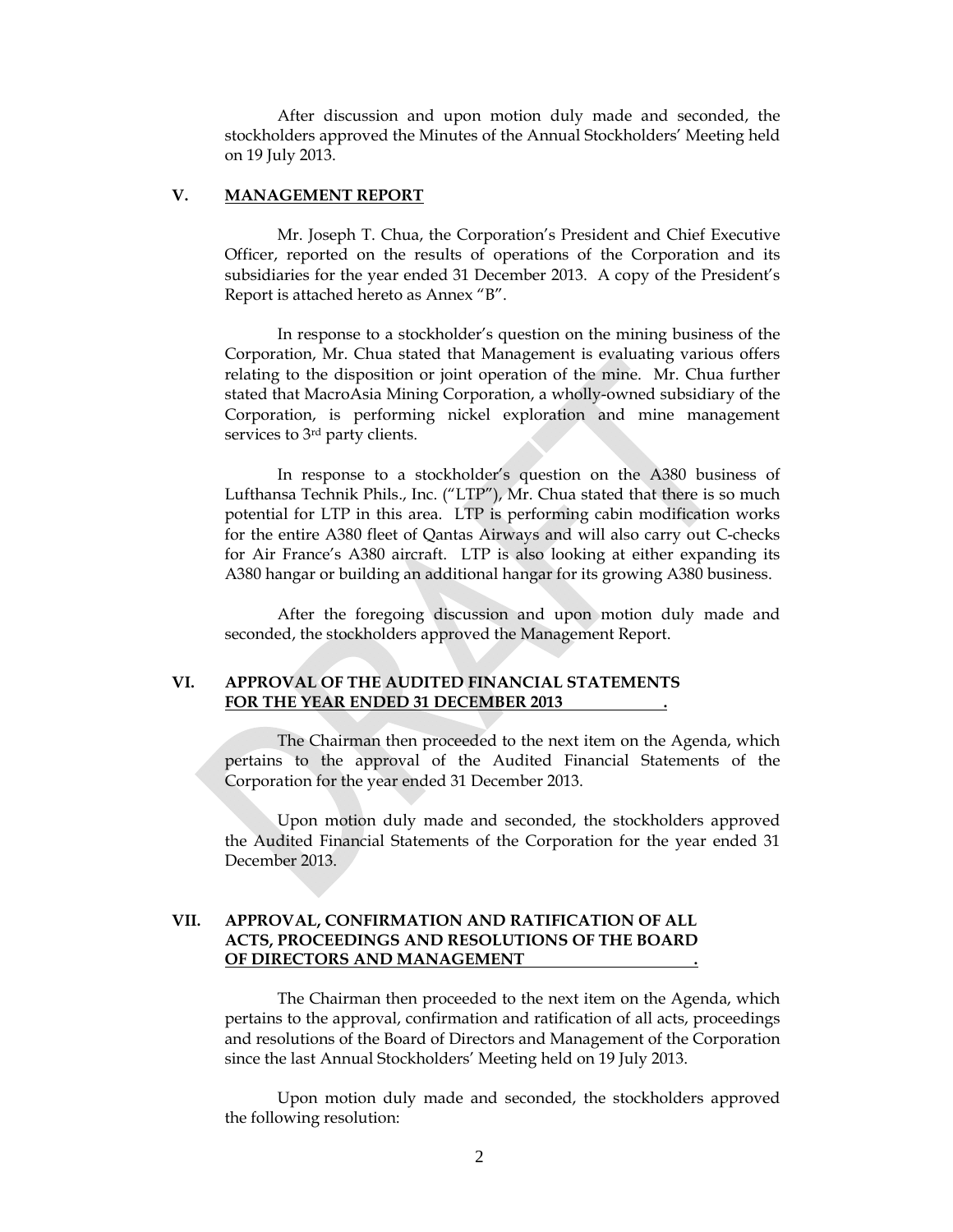"**RESOLVED**, That all acts, proceedings and resolutions of the Board of Directors and of Management since the last Annual Stockholders' Meeting held on 19 July 2013 up to today's meeting be, as they are hereby approved, confirmed and ratified."

#### **VIII. AMENDMENT OF ARTICLES OF INCORPORATION**

Ms. Moya informed the stockholders that the Securities and Exchange Commission, per its Memorandum Circular No. 6 dated 20 February 2014, has required companies to specify their complete address in their Articles of Incorporation.

In view of the foregoing, the Corporation has to amend the Third Article of its Articles of Incorporation to change the principal office address of the Corporation from "Makati, Metro Manila" to "12/F PNB Allied Bank Center, 6754 Ayala Avenue, Makati City."

Ms. Moya informed the stockholders that the Board approved the amendment to the Third Article of the Articles of Incorporation of the Corporation.

After discussion and upon motion duly made and seconded, the stockholders approved the following resolutions:

"**RESOLVED**, That the Third Article of the Articles of Incorporation of the Corporation be amended to read as follows:

> **"***THIRD* – That the place where the principal office of the Corporation is to be established or located shall be at 12/F PNB Allied Bank Center, 6754 Ayala Avenue, Makati City, without prejudice to the opening or maintenance of such branch correspondents or representative offices or outside of the Republic of the Philippines, as the exigencies of the business or operation of the Corporation may require or dictate from time to time."

**"RESOLVED FURTHER,** That the President, Corporate Secretary, and other proper officers of the Corporation be, as they are hereby authorized to sign, execute, deliver, and file any and all necessary documents with the Securities and Exchange Commission and perform all acts and deeds as may be necessary or appropriate to fully implement the foregoing resolution."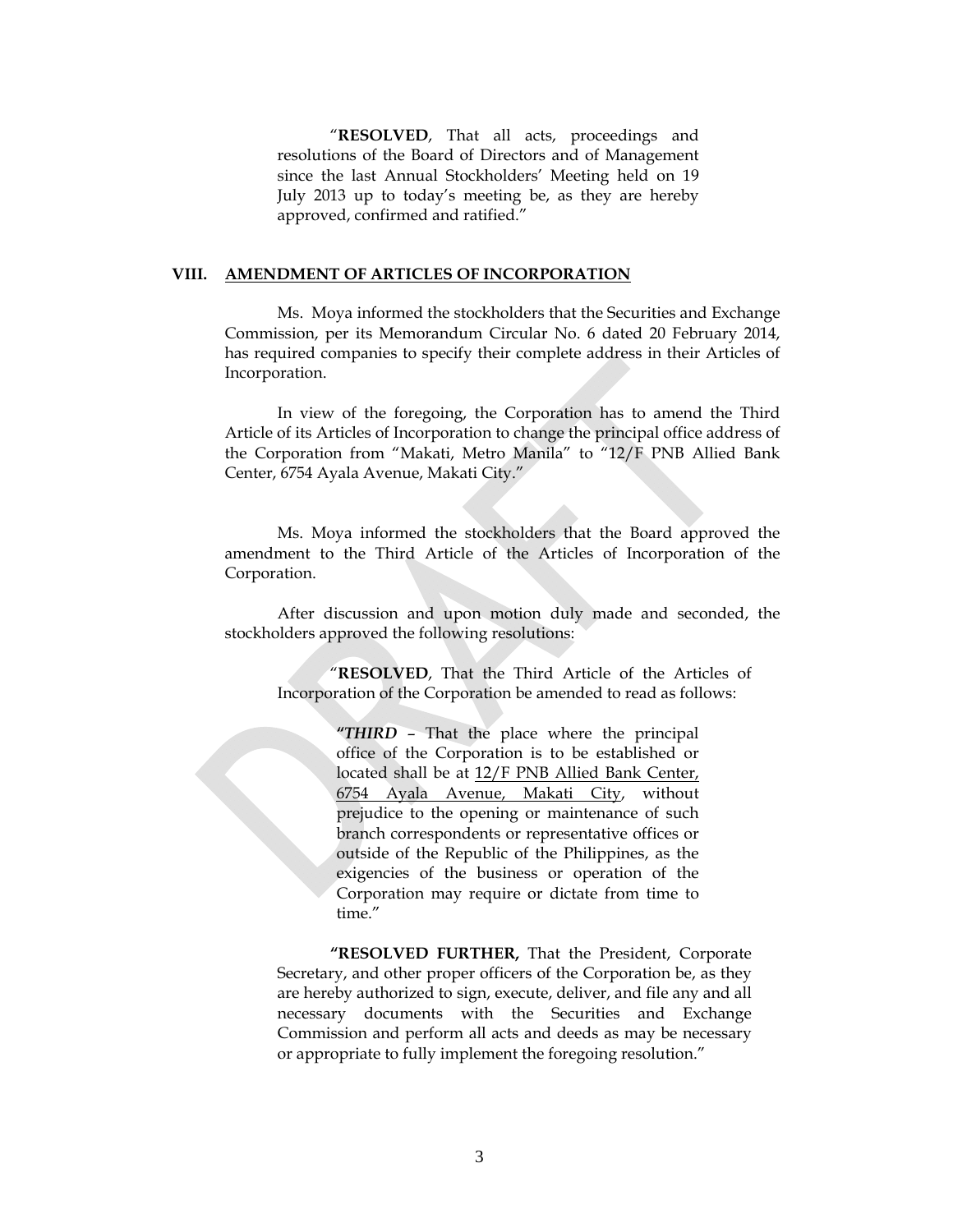#### **IX. AMENDMENT OF BY-LAWS**

Ms. Moya informed the stockholders that the Corporation has to amend Article I, Section 1.04 of its By-Laws to change the principal office address of the Corporation from "Metro Manila" to "12/F PNB Allied Bank Center, 6754 Ayala Avenue, Makati City."

Ms. Moya informed the stockholders that the Board approved the amendment to Article I, Section 1.04 of the By-Laws.

After discussion and upon motion duly made and seconded, the stockholders approved the following resolutions:

"**RESOLVED**, That Article I, Section 1.04 of the By-Laws of the Corporation be amended to read as follows:

#### **ARTICLE I**

"Section 1.04 – Principal Office and Branches - The principal office of the corporation shall be located at 12/F PNB Allied Bank Center, 6754 Ayala Avenue, Makati City. The Board of Directors, however, may establish from time to time branches, agencies and correspondents in other places as are necessary for the proper conduct of its business."

**"RESOLVED FURTHER,** That the President, Corporate Secretary, and other proper officers of the Corporation be, as they are hereby authorized to sign, execute, deliver, and file any and all necessary documents with the Securities and Exchange Commission and perform all acts and deeds as may be necessary or appropriate to fully implement the foregoing resolution."

#### **X. ELECTION OF DIRECTORS**

The Chairman explained that the Articles of Incorporation provides for nine (9) directors, two (2) of whom are required to be independent directors.

Ms. Moya explained that under the Corporation's By-Laws and Manual on Corporate Governance, the nomination of the Corporation's directors shall be conducted by the Nomination Committee prior to the Annual Stockholders' Meeting. All recommendations shall be signed by the nominating stockholders together with the acceptance and conformity of the nominees and shall be submitted to the Nomination Committee and the Corporate Secretary at least thirty (30) days before the date of the actual meeting.

 The Nomination Committee shall then pre-screen the qualifications and prepare a Final List of all Candidates for directors. Only nominees whose names appear on the Final List of Candidates shall be eligible for election as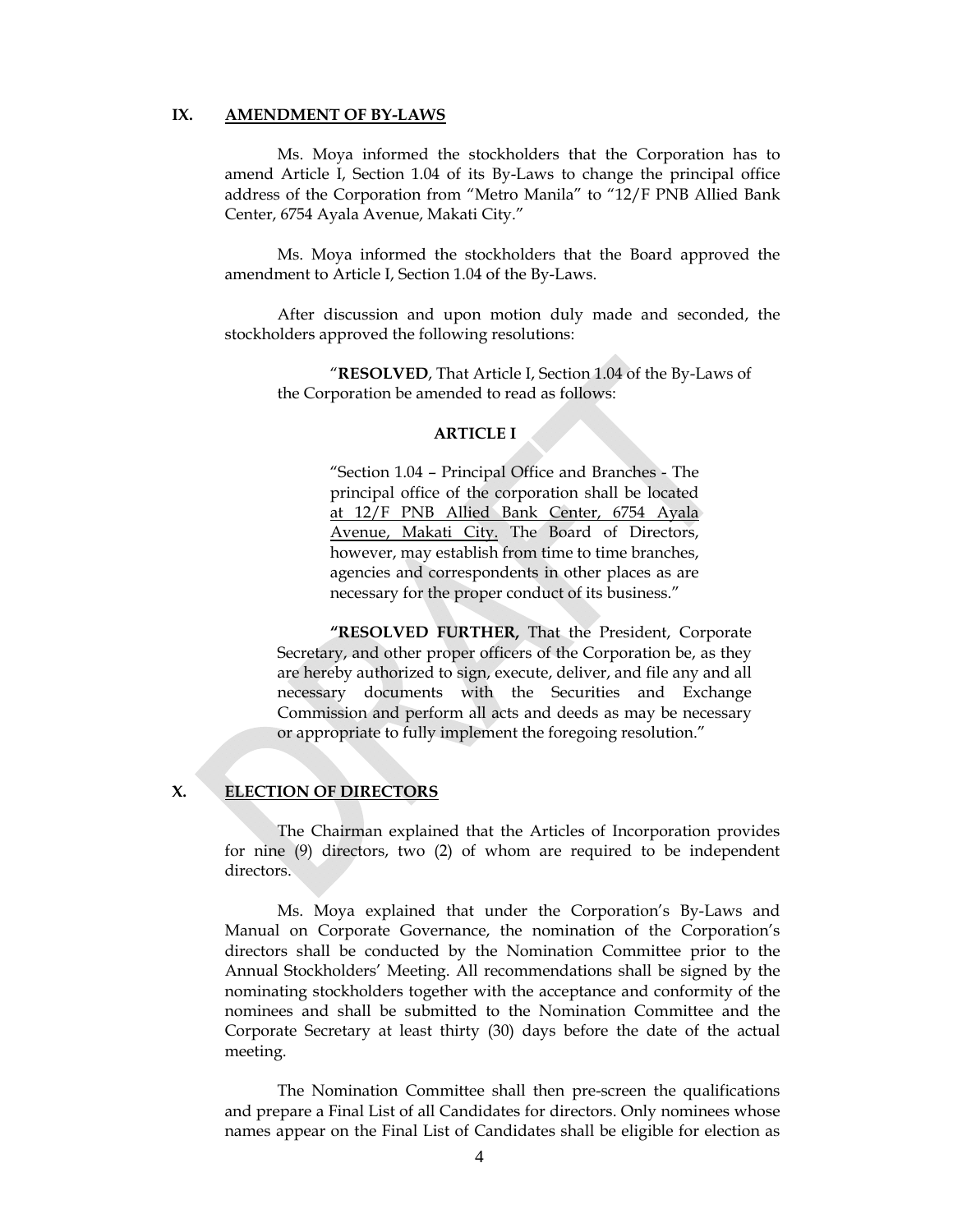directors.

Ms. Moya stated that based on the Final List of Candidates for directors as determined by the Corporation's Nomination Committee, and as disclosed in the Corporation's Information Statement and upon motion duly made and seconded, the following were elected Directors of the Corporation to serve as such for the ensuing year and until the election and qualification of their successors:

- 1. Washington Z. Sycip
- 2. Harry C. Tan
- 3. Joseph T. Chua
- 4. Carmen K. Tan
- 5. Lucio K. Tan, Jr.
- 6. Jaime J. Bautista
- 7. George Y. Sycip

For independent directors:

- 1. Johnip G. Cua; and
- 2. Ben Tiu

#### **XI. APPOINTMENT OF EXTERNAL AUDITOR**

The Chairman then proceeded to the next item on the Agenda, which pertains to the appointment of the external auditor of the Corporation for the ensuing year.

Upon motion duly made and seconded, SGV & Co. was unanimously appointed as the external auditor of the Corporation for the ensuing year.

#### **XII. ADJOURNMENT**

There being no further business to transact, upon motion duly made and seconded, the meeting was adjourned.

CERTIFIED CORRECT:

 **MARIVIC T. MOYA**  Corporate Secretary

**ATTEST:** 

**WASHINGTON Z. SYCIP**  Chairman ash min 071914 LTC USB3/MAC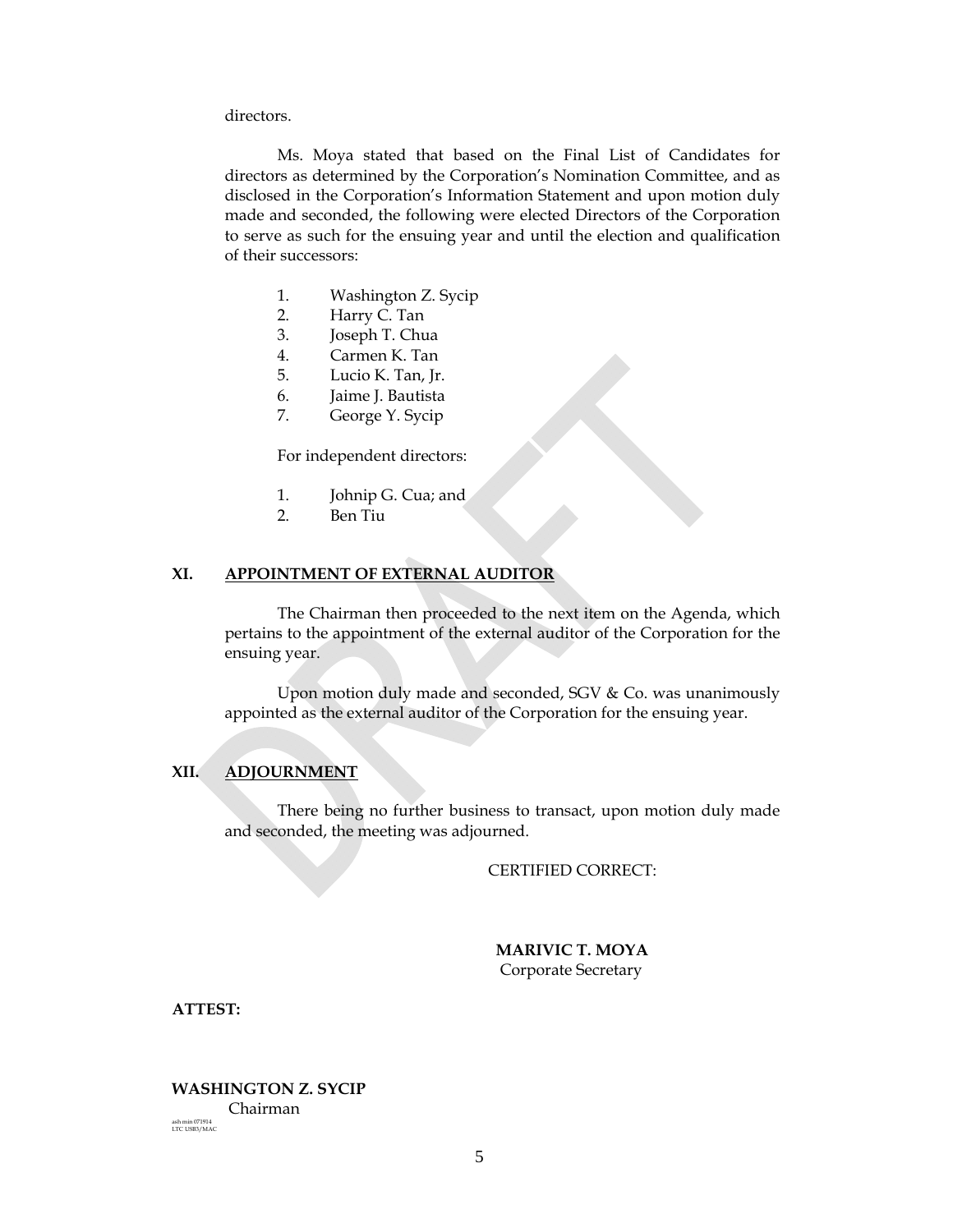# Annex "A"

REPUBLIC OF THE PHILIPPINES) CITY OF MANILA \ S.S.

#### **AFFIDAVIT OF PUBLICATION**

I, PERLITA R. DE LARA, of legal age, married, Filipino and with office address at c/o PhilSTAR Daily, Inc., 202 Railroad Street corner Roberto S. Oca Street, Port Area, Manila, after being duly sworn to in accordance with law, depose and state:

That I am the ACCOUNTING SUPERVISOR of the PhilSTAR Daily, Inc. a domestic corporation duly organized and existing under by virtue of Philippine laws with office and business address at 202 Railroad Street corner Roberto S. Oca Street, Port Area, Manila.

That the said corporation publishes THE PHILIPPINE STAR, a daily broadsheet newspaper published in English and of general circulation.



FURTHER AFFIANT SAYETH NAUGHT. Manila, Philippines

**MACROASIA CORPORATION** That the order of

**NOTICE** 

captioned as follows:

(Please see attached printed text) had been published In The Philippine STAR in its issues of: **JULY 8, 2013** 

PERLÍTA R. DE LARA Affiant

SUBSCRIBED AND SWORN to before me this day of 20 affiant exhibited to me her Community Tax Certificate No. 08911795 issued at 和為商はA on January 02; 2013 .

| Doc. No.  |  |
|-----------|--|
| Page No.  |  |
| Book No.  |  |
| Series of |  |

RICHARDA. ANOLIN NOTARY PUBLIC UNTIL DECEMBER 31/2013 IBP LIFETIME NO.05179/02-12-05/M-A

PTR NO. 0314572/01-02-12/MLA ROLL NO. 33596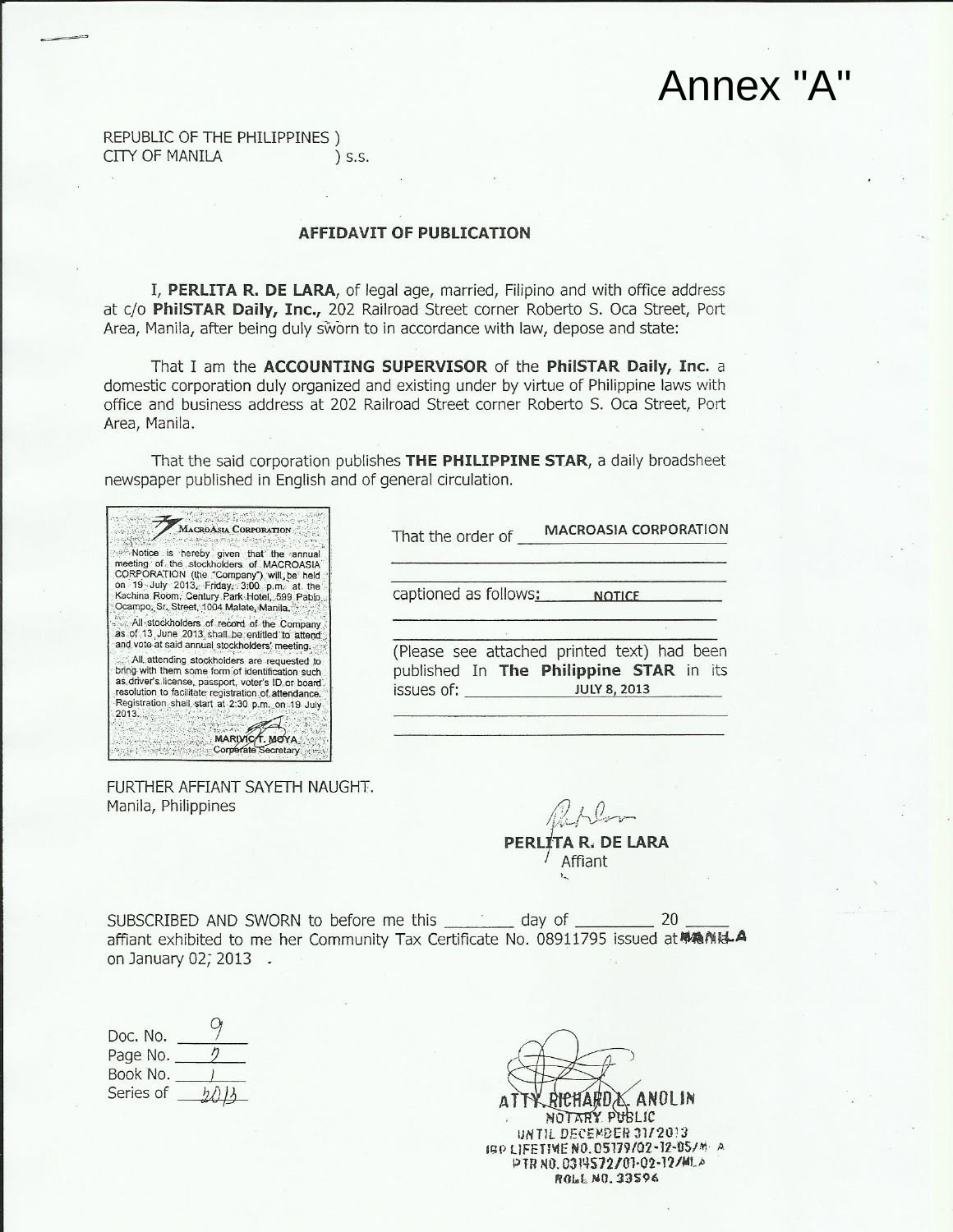# **PRESIDENT'S MESSAGE: 2013 REPORT**

## **Dear Fellow Shareholders,**

The 1996 vision of MacroAsia to be the best provider for aviation and support services in the Philippines comes to mind, as I recall the recent awards bestowed upon MacroAsia. These awards somehow manifest that the vision is being achieved, and that the MacroAsia service quality is at par or even better than comparable service providers all over the world.

In 2013, MacroAsia Catering Services was awarded the top award by Cathay Pacific for the Caterer's Performance Recognition Programme (CPRP) Diamond Award 2012 and Hygiene Award 2012, recognizing our subsidiary as the best among 46 caterers serving Cathay Pacific worldwide. This Award was affirmed in 2013 by the Gold Award from All Nippon Airways, and a Silver Award from Dragon Airlines.

Cebu Pacific Catering Services was also granted by Cathay Pacific a Hygiene Award for 2012 for its consistent compliance with the airline's hygiene standards.

Also, MacroAsia Airport Services Corporation was recognized by All Nippon Airways after the ANA Manila Station was ranked as number 1 for the 1st and 2nd CSI Global survey of 2012, out of ANA's 36 stations worldwide.

While the awards are testaments to our competitiveness and service excellence, we remain focused on sustaining our ability to generate shareholder value in an industry that is difficult, dynamic and challenging.

# **Review of 2013 Operations and Performance:**

Our Group's operating revenues in 2013 came from our five subsidiaries and two affiliates.

We started 2013 with expectations for a turnaround to profitability, after our Group's consolidated loss in 2012. We were banking on the strong growth being posted by our subsidiaries. We were also hoping that LTP, our MRO affiliate, will break even or revert to profitability in 2013, as it has been pursuing its transformation to rely on foreign airline clients rather than on a major local client, and depend less on line maintenance but more on base maintenance revenues. As the year progressed, the prognosis for LTP indicated another tough year for the affiliate, as its revenue portfolio dwindled while its overhead and other costs were quite a challenge to trim.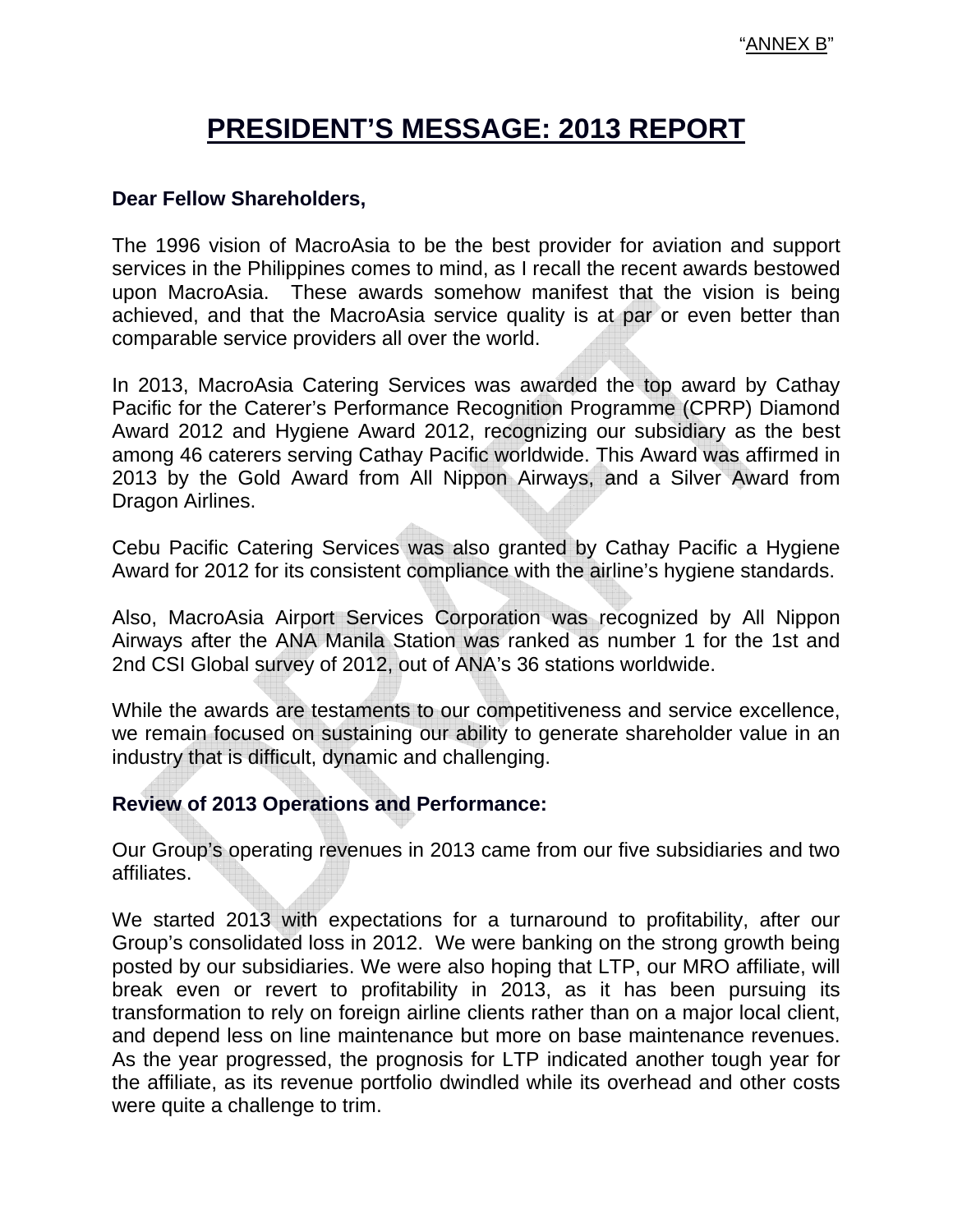Despite the earnings progress made by our Group, we still ended 2013 with a consolidated net loss of P160.8 million, which is a 10.6% improvement from the net loss of P179.8 million in 2012. This loss, when added with other items that make up the consolidated statements of comprehensive income, comprise a comprehensive loss of P185.8 million, compared to P246.6 million in 2012 (a 25% decline in losses).

The Parent Company, its key subsidiaries and Cebu Pacific Catering Services (CPCS), posted stronger net operating income in 2013, but such gains were negated by the higher loss attributed to Lufthansa Technik Philippines (LTP).

LTP's net loss in 2013 is P538 million compared to P326 million in 2012. LTP had higher operating expenses in 2013, most of which are related to capacity increases due to its transformation efforts, and one-time provisions for nonoperating items related to insurance, taxes, foreign exchange losses, property disposal and inventory obsolescence.

In 2013, LTP gained clients for its base maintenance business, adding 3 new customers starting with Jetstar Japan and Virgin Australia - both for a series of Cchecks on A330 aircraft. Lufthansa Airlines also returned to LTP for the maintenance checks of its A340 fleet. The arrival of the first aircraft in December 2013 signaled the start of the modification campaign for the airlines' A340 aircraft.

The A380 hangar that we built in 2012 for USD30 million has been quite busy. After the successful conclusion of the first cabin works and C-checks on seven A380 fleet of Qantas, Qantas also entrusted two C4 checks to LTP. This is a major step for LTP to further strengthen its capabilities in base maintenance for the A380. LTP also welcomed its latest Airbus A380 customer, Air France. Air France contracted LTP to perform C2 checks on two A380 aircrafts - the first time for Air France to work with a Lufthansa Technik facility for base maintenance.

Despite its 2013 financial results, LTP is optimistic that it will retain its leadership position in servicing the Airbus and Boeing aircraft, both of which continue to dominate the commercial airline market today.

# **Financial Position**

Notwithstanding the net consolidated loss, our Group remains financially stable and strong, as our consolidated total assets at end of 2013 stand at P3.1 billion, while our net assets amounted to P2.6 billion.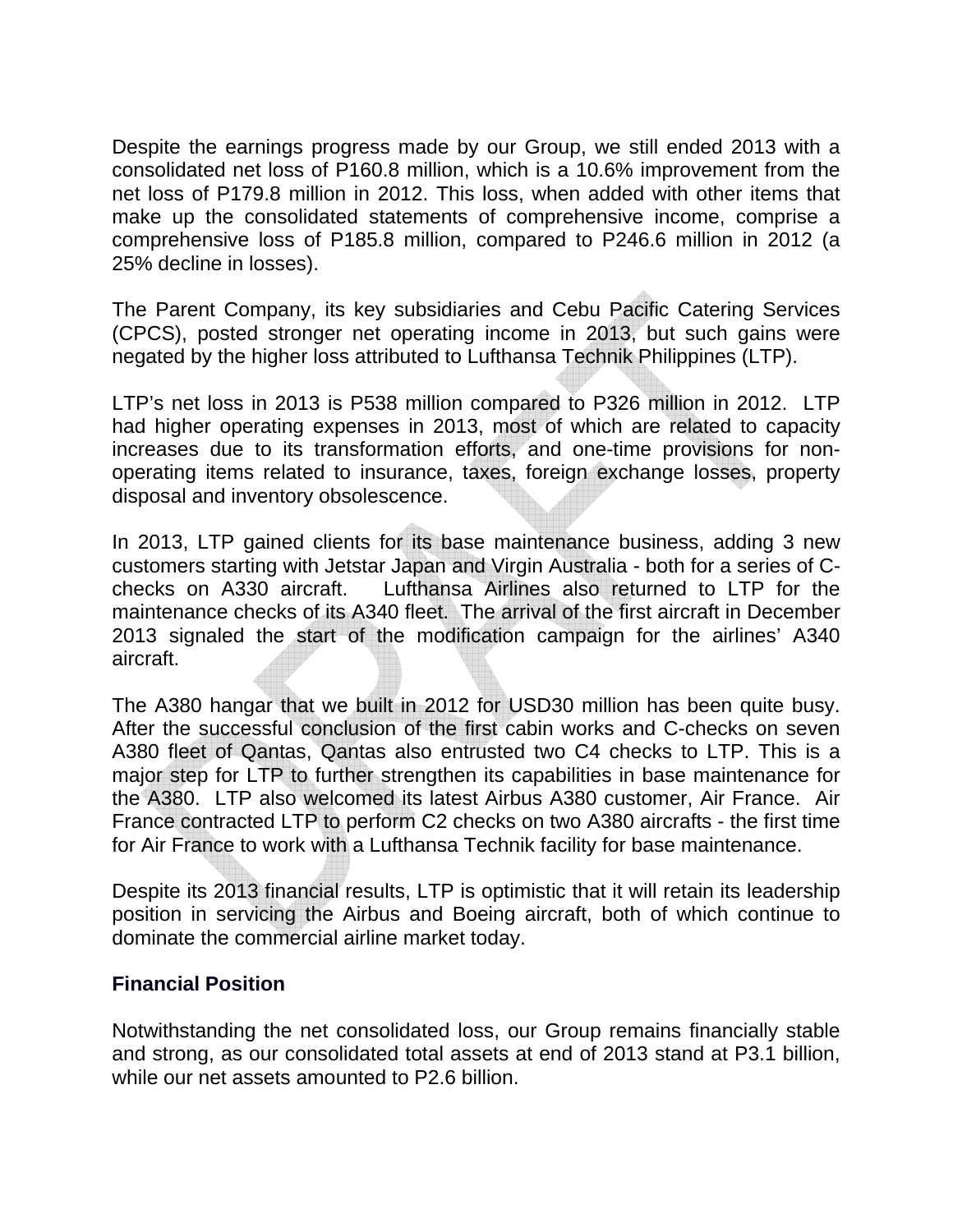Total cash and cash equivalents amounted to P867 million, a rise of 35% from P643 million as of December 31, 2012. In 2013, like in previous years, the parent company paid dividends to shareholders amounting to P0.065 (6 ½ centavos) per share.

# **Operating Outlook & Prospects**

On our Infanta Nickel Project, we have received offers related to the disposition or joint operation of this mine from several parties. We have been evaluating the various options, within the context of issues beyond us, like pending permits and mining regulations. We will advise our investing public as soon as we have more developments in this area.

As for our food business, we will strengthen our presence in the non-airline food segment. We have started investing in a property in Muntinlupa, particularly a 3 storey building beside our existing lots, to serve as a commissary and site for a new catering facility for business and industry clients. We will decongest our NAIA catering facility, and we will strive to grow both airline and non-airline catering as we add more physical capacity. Our catering company has already started building its portfolio of non-airline clients, and we have acquired key reference accounts like ADB, Sodexho/Google, Solaire and others.

Ground handling opportunities also abound, like passenger lounge servicing and new service areas for ground handling, including passenger handling for Cebu Pacific's international flights in Terminal 3. We also have ongoing projects related to airport services in the pipeline, such as airport lounges, another PEZA zone and a cargo warehouse. The viability of these projects though are largely dependent on permits that are still being secured from government authorities.

We are also banking on revenues from startup projects in the resource development segment. MacroAsia Mining Corporation is offering nickel exploration and mine management services to 3<sup>rd</sup> party clients, and has so far bagged contracts for nickel exploration of some tenements of two mining companies. We also look forward to the completion by  $1<sup>st</sup>$  quarter of 2015, of our first waterworks system project in Solano, a town in Nueva Vizcaya that serves as the commercial center of the province. This project entails treating water from the river and distributing the treated water as retail to the households in the town.

Considering the foregoing developments, we remain confident about our Group's future.